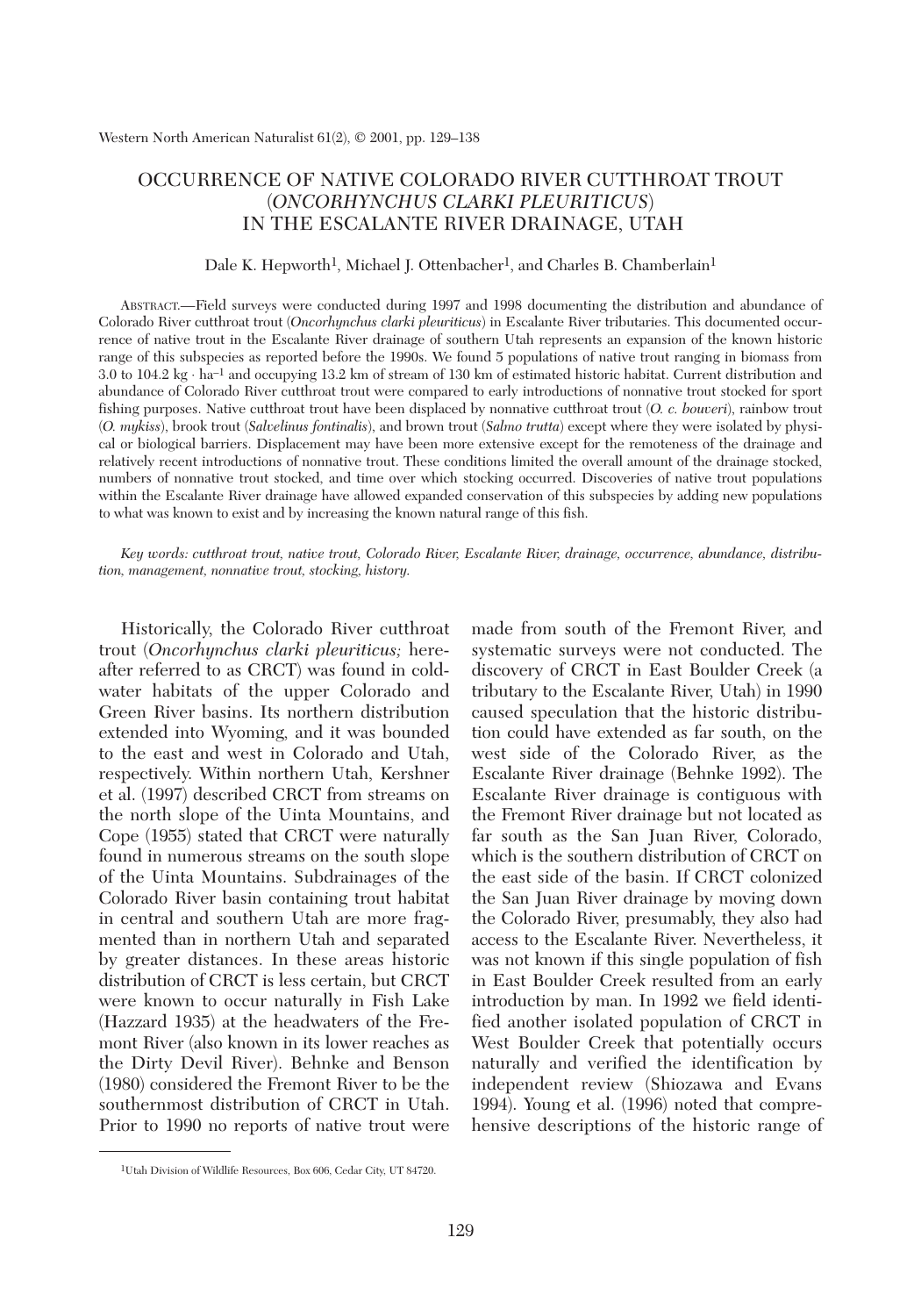CRCT are not available and reported that potential distribution of CRCT could include streams as far south as the San Juan River drainage in northern Arizona and New Mexico.

Similar to other subspecies of cutthroat trout, CRCT have undergone large declines in numbers and range during the past century. Causes of declines include displacement by and hybridization with introduced nonnative trout, an irreversible impact; habitat losses, often at least partially reversible; and overfishing, generally not a significant factor when considered alone (Cope 1955, Behnke and Benson 1980, Jespersen 1981, Behnke 1992, Young 1995a). Kershner et al. (1997) estimated that CRCT have been displaced to  $\lt 1\%$  of their historic range. Young et al. (1996) defined conservation populations of CRCT as those isolated from nonnative trout by migration barriers in relatively secure situations and concluded that only 20 such populations were known from a total of 318 waters containing CRCT. Although additional populations of CRCT likely exist, surveys need to be conducted for verification. Identification of other populations of CRCT is critical to properly manage these fish and ensure proper recovery efforts.

Our contention was that CRCT were likely native to the Escalante River drainage. We conducted surveys of Escalante River tributaries in 1997 and 1998 to determine abundance and distribution of CRCT within this drainage and assess the likelihood of natural occurrence. In addition, we characterized CRCT occurrence within the drainage relative to nonnative trout and sport fish stocking practices to evaluate impacts of stocking and provide better direction for future management.

### STUDY AREA

The Escalante River drainage, located in Garfield and Kane counties of south central Utah, is one of the most remote regions in the state (Fig. 1). Stegner (1954) characterized the remoteness of the area by noting that the plateau was not explored until 1872 and that the Escalante River was the last large river drainage added to the map of the United States. Headwaters originate on the Aquarius Plateau at elevations in excess of 3350 m (msl), and the Escalante River terminates at Lake Powell at approximately 1128 m. Much of the main stream and tributaries to the Escalante River are in narrow canyons. Access is limited to roads that typically cross drainages at a few locations rather than parallel streams. Previous surveys of trout streams were completed at convenient access sites (McAda et al. 1977).

Much of the main stream of the Escalante River is located within the Glen Canyon National Recreation Area and the Grand Staircase–Escalante National Monument. Trout habitat is largely limited to tributary streams located on the Dixie National Forest, which includes Box Death Hollow Wilderness Area. Lower portions of some trout streams extend onto lands administered by the national monument. Private land comprises about 2% of the drainage and is found mostly around the towns of Escalante and Boulder. The Aquarius Plateau contains numerous small lakes, ponds, and small reservoirs that have been stocked with nonnative trout for angling since at least the 1940s. Many of these lakes were first stocked by pack horse and airplane (Utah Division of Wildlife Resources, hereafter refered to as UDWR, unpublished stocking records), which are still common methods of stocking today.

## **METHODS**

We initially made field identifications of CRCT by their distinctly different coloration compared to closely related and geographically adjacent Bonneville cutthroat trout (*O. c. utah*), introduced nonnative cutthroat trout (primarily *O. c. bouveri*), and stocked rainbow trout (*O. mykiss*). Coloration of CRCT frequently includes a bright orange or red ventral region that extends from the slash marks under the jaw posterior to the anal fin and is most apparent in adult males. Confirmation of each putative CRCT population was verified by at least one independent review utilizing mitochondrial and nuclear DNA analysis and meristic data (Behnke 1992, Shiozawa et al. 1993, Shiozawa and Evans 1994, Toline, Hudson, and Seamons 1999, Toline, Seamons, and Hudson 1999, Hudson and Davis 2000).

We selected streams to survey by reviewing stocking records from UDWR fish hatcheries, UDWR fish population survey files, and pertinent literature on early fish introductions and access into the area (Popov and Low 1950, Stegner 1954, Cope 1955). Stream surveys were conducted as either field inspections or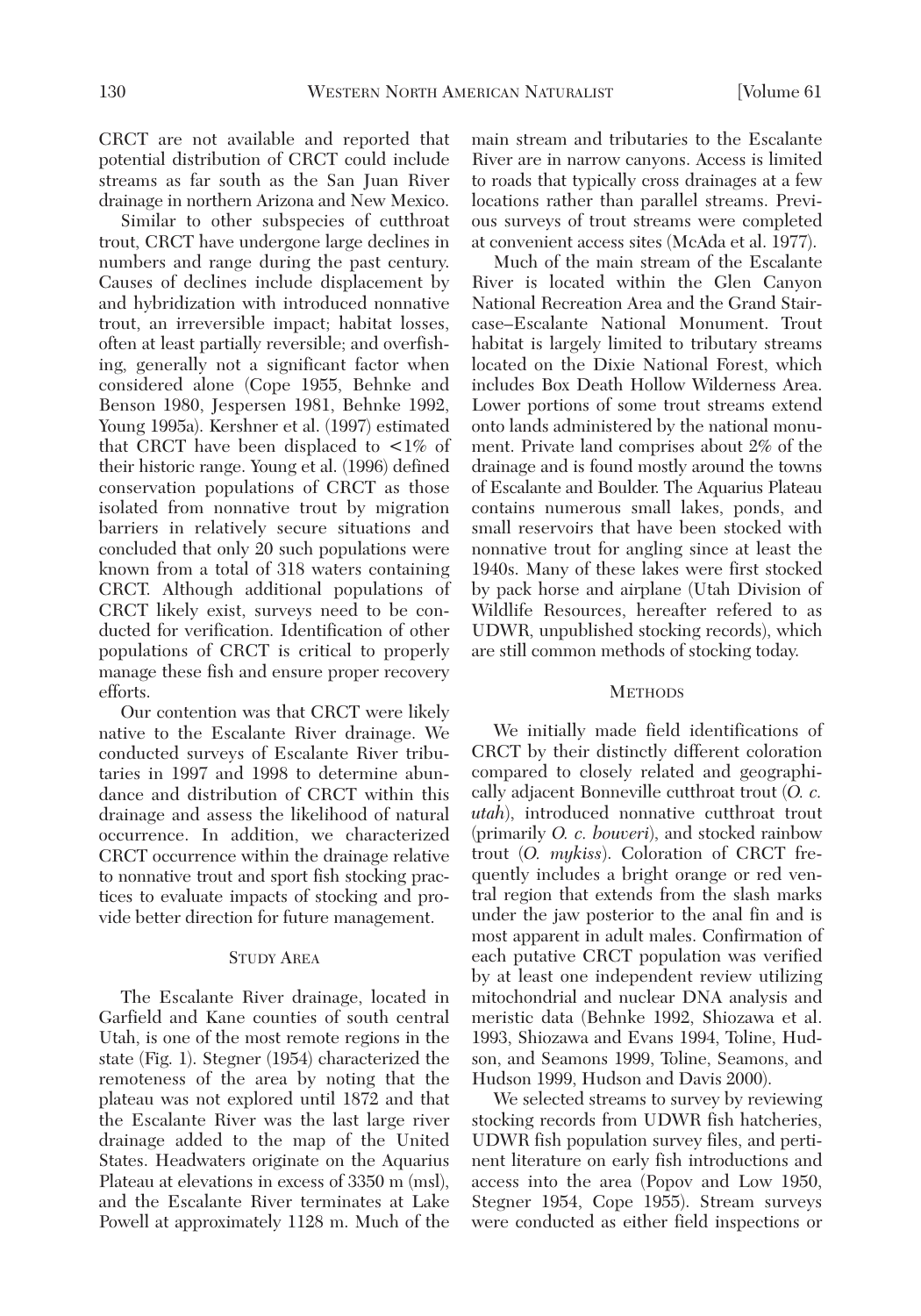

Fig. 1. Map of the upper Escalante River drainage, southern Utah, showing trout habitat and distribution of Colorado River cutthroat trout (CRCT). Survey location numbers refer to corresponding survey data in Figure 2 and Tables 2 and 3.

population estimates. Streams where remnant populations of CRCT may have persisted were field inspected during 1997–98. Field inspections included hiking entire stream lengths to verify trout distributions. Electrofishing gear was used to check for the presence of CRCT and determine upstream and downstream distributions of different fish species. Population estimates were conducted by electrofishing where CRCT were found or already known to occur to determine trout abundance and biomass at specific sites. Distribution and abundance of CRCT were compared to past nonnative trout introductions and current stocking practices on a drainage-wide scale (Fig. 1). Historic conditions were considered to be what likely existed, based on our judgment, at the time of exploration and settlement of Utah in the mid-1800s.

Population estimates were made by the 2 pass removal method (Zippin 1958) with block nets set at the upper and lower ends of 100-m

stations. All streams were relatively small, and at least 75% of all captured trout were removed during the first electrofishing pass. We made population estimates in August and September 1998, when young-of-the-year trout were still too small to be efficiently sampled, and thus samples and estimates were restricted to yearling and older trout. Total length (TL, mm) and weight (g) were recorded for all captured trout.

The mean wetted width of streams was determined by taking measurements at 10 randomly selected transects within each electrofishing survey station. Trout biomass by unit area was estimated from mean stream width and site length, estimated trout numbers, and mean trout weight. We selected 2 sites for population estimates on each stream containing CRCT. Survey locations and stream distances were determined with a global positioning system (GPS) unit and U.S. Geological Survey 7.5-minute series topographical maps.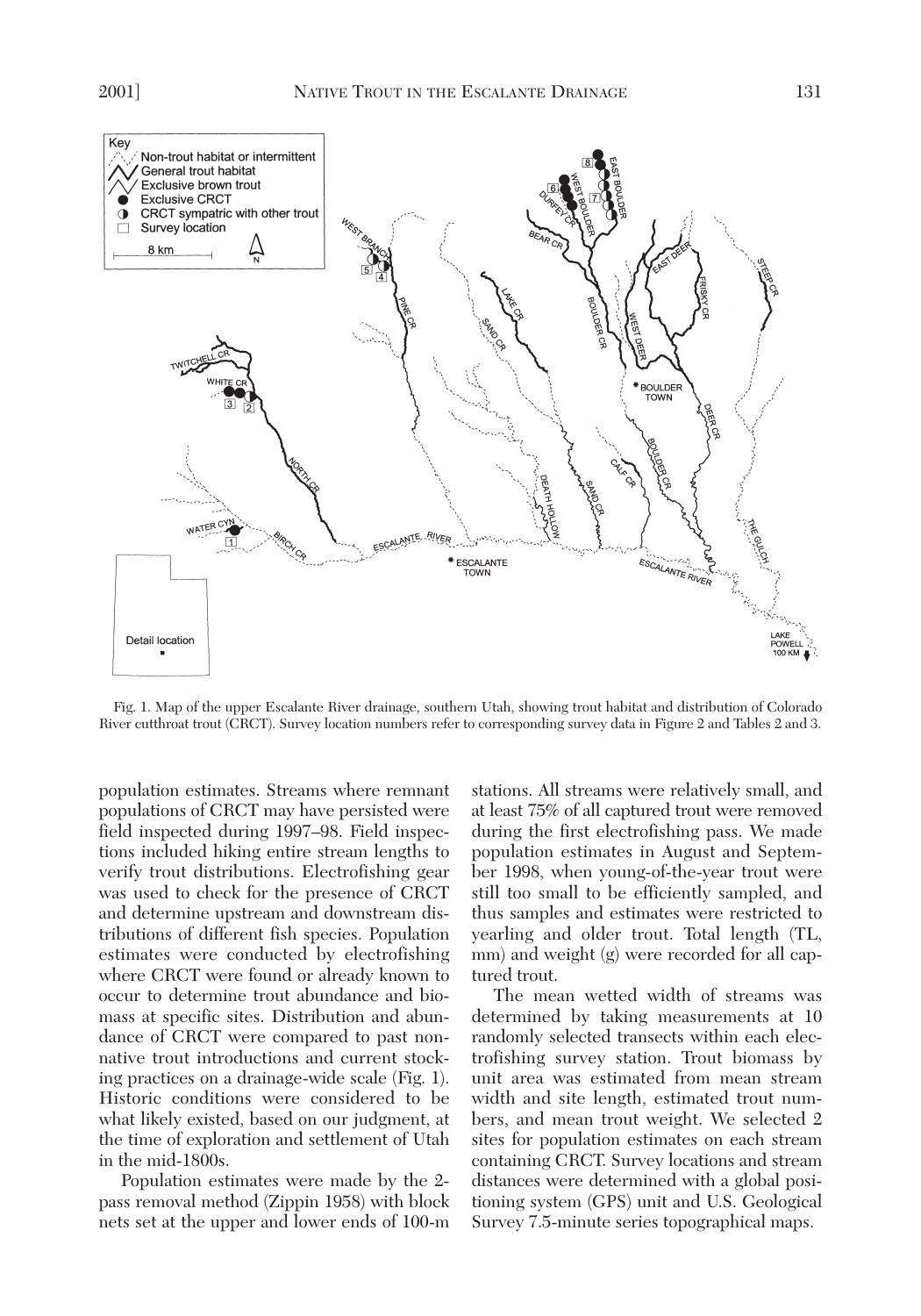| Stream                            | Headwater fish<br>species                     | Survey                           | Stocking records                                                                                                                         |
|-----------------------------------|-----------------------------------------------|----------------------------------|------------------------------------------------------------------------------------------------------------------------------------------|
| Steep Creek                       | None                                          | Electrofishing, 1977 file report | None                                                                                                                                     |
| Frisky Creek                      | Brook and<br>rainbow                          | Electrofishing, 1977 file report | None, but a tributary to Deer Creek                                                                                                      |
| West Fork Deer<br>Creek           | Brook, rainbow,<br>and nonnative<br>cutthroat | Rotenone, 1995 file report       | Nonnative cutthroat trout, 1941 <sup>a</sup><br>Headwater lakes, rainbow trout, 1941<br>Headwater lakes, brook trout, 1956               |
| East Fork Deer<br>Creek           | Brook trout and<br>rainbow trout              | Electrofishing, 1977 file report | Rainbow trout, 1941<br>Headwater lake, nonnative cutthroat, 1952 <sup>a</sup><br>Headwater lake, brook trout, 1957                       |
| <b>Bear Creek</b>                 | <b>Brook</b> trout                            | Electrofishing, current study    | Rainbow trout, 1942<br>Headwater lake, brook trout, 1957                                                                                 |
| East Fork<br><b>Boulder Creek</b> | <b>Remnant CRCT</b>                           | Electrofishing, current study    | Rainbow trout, 1941; probably stocked in<br>lower reaches                                                                                |
| West Fork<br><b>Boulder Creek</b> | <b>Remnant CRCT</b>                           | Electrofishing, current study    | Rainbow trout, 1941; probably stocked in<br>lower reaches                                                                                |
| Durfey Creek                      | None                                          | Electrofishing, current study    | CRCT introduced in 1992, but failed<br>to reproduce                                                                                      |
| Calf Creek                        | Brown trout and<br>nonnative cutthroat        | Electrofishing, 1980 file report | Brown trout, 1967<br>Nonnative cutthroat trout, 1979 <sup>a</sup>                                                                        |
| Sand Creek                        | None                                          | Electrofishing, current study    | Nonnative cutthroat trout, 1988 <sup>a</sup>                                                                                             |
| Lake Creek                        | Brook trout                                   | Electrofishing, 1989 file report | Headwater lake, brook trout, 1957                                                                                                        |
| Pine Creek                        | Brown trout                                   | Electrofishing, current study    | Brown trout, 1947<br>Rainbow trout, 1953                                                                                                 |
| West Branch<br>Pine Creek         | <b>Remnant CRCT</b><br>and brown trout        | Electrofishing, current study    | None, but a tributary to Pine Creek                                                                                                      |
| North Creek                       | Brook, rainbow,<br>and nonnative<br>cutthroat | Electrofishing, current study    | Headwater lakes, rainbow trout, 1942<br>Headwater lakes, brook trout, 1942<br>Headwater lakes, nonnative<br>cutthroat, 1953 <sup>a</sup> |
| White Creek                       | <b>Remnant CRCT</b>                           | Electrofishing, current study    | None                                                                                                                                     |
| <b>Twitchell Creek</b>            | <b>Brook</b> trout                            | Electrofishing, current study    | Headwater lakes, brook trout, 1942                                                                                                       |
| Water Canvon                      | <b>Remnant CRCT</b>                           | Electrofishing, current study    | None                                                                                                                                     |

TABLE 1. Summary of 1997–98 field inspections, Utah Division of Wildlife Resources fish population survey files, and stocking records on Escalante River tributaries (CRCT = Colorado River cutthroat trout).

aNonnative cutthroat trout stocked prior to 1955 were likely from Yellowstone Lake, Wyoming (Cope 1955). Nonnative cutthroat trout stocked after 1955 were from Strawberry Reservoir, Utah, and were the Yellowstone subspecies partially hybridized with CRCT and rainbow trout (Hepworth et al. 1999).

#### **RESULTS**

Five remnant populations of CRCT were found in the 17 headwater streams evaluated (Fig. 1, Table 1). Known populations of CRCT in East and West Boulder creeks were documented as expected, and additional populations of CRCT were found in the West Branch of Pine Creek, White Creek, and Water Canyon. Four streams had good trout habitat, but trout habitat was marginal in Water Canyon because of the predominance of desert washes, turbidity, and warm water. Other streams we surveyed contained populations of brook trout (*Salvelinus fontinalis*), rainbow trout, brown trout (*Salmo trutta)*, and nonnative cutthroat trout, or were fishless. Other native fishes found in the drainage include mottled sculpin (*Cottus bairdi*), speckled dace (*Rhinichthys osculus*), flannelmouth sucker (*Catostomus latipinnis*), bluehead sucker (*C. discobolus*), and roundtail chub (*Gila robusta*), but all occurred downstream from populations of CRCT (Holden and Irvine 1975, McAda et al. 1977, Mueller et al. 1999, UDWR survey files). Other nonnative fishes reported in downstream portions of the drainage include red shiner (*Cyprinella lutrensis*), fathead minnow (*Pimephales promelas*), carp (*Cyprinus carpio*), channel catfish (*Ictalurus punctatus*), yellow bullhead (*Ictalurus natalis*), striped bass (*Morone saxatilis*), largemouth bass (*Micropterus salmoides*), and green sunfish (*Lepomis cyanellus*).

Population estimates of CRCT ranged from 2 to 74 fish  $\cdot$  100 m<sup>-1</sup> of stream (Table 2). When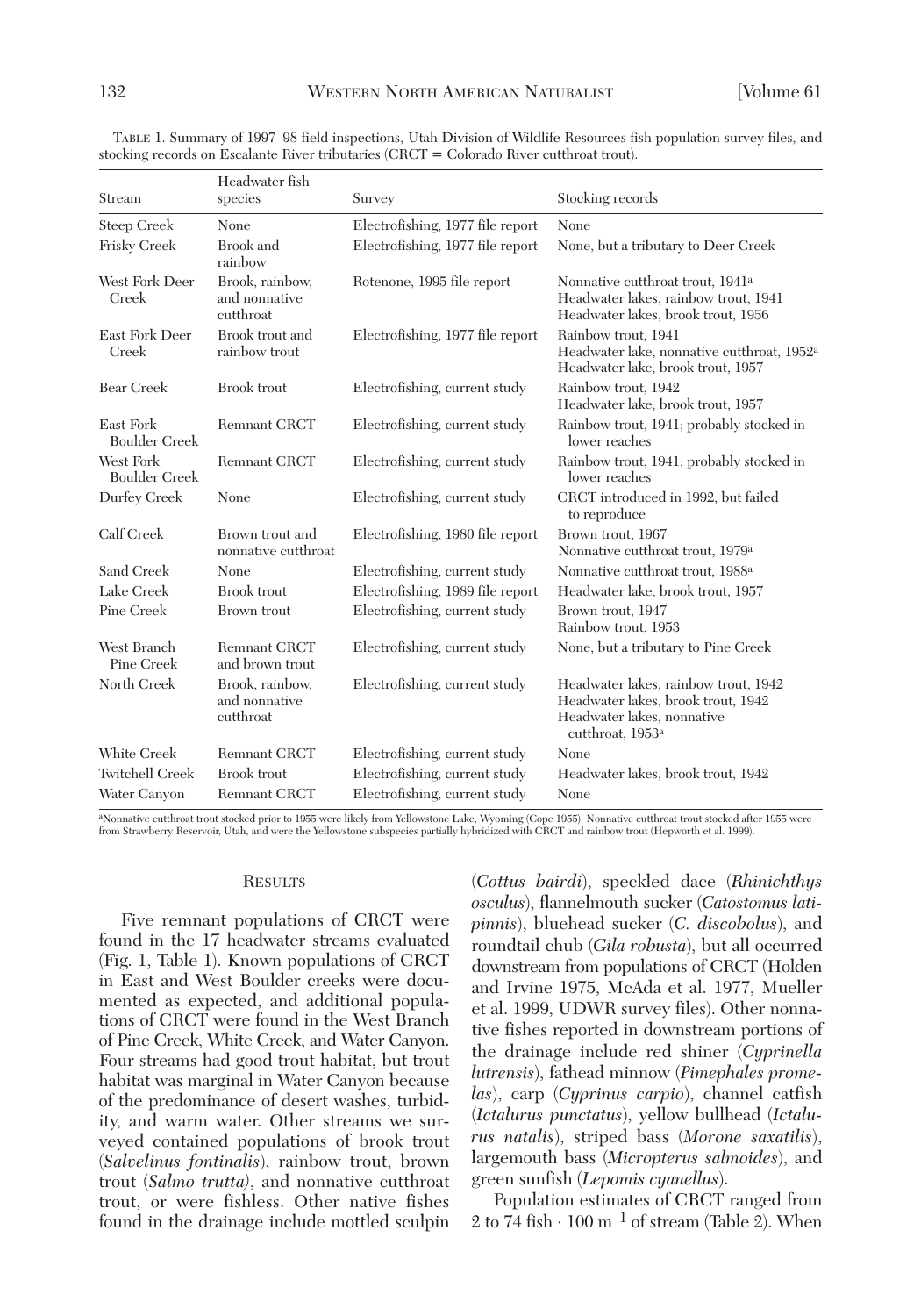|                                           | Survey<br>location<br>$(UTM)^b$            | Species               | Number of trout    |                  |                                            | Length (mm) |             | Weight (g) |            |
|-------------------------------------------|--------------------------------------------|-----------------------|--------------------|------------------|--------------------------------------------|-------------|-------------|------------|------------|
| Stream <sup>a</sup>                       |                                            |                       | <b>lst</b><br>pass | 2nd<br>pass      | Population<br>estimate (95%<br>confidence) | Mean        | Range       | Mean       | Range      |
| 1. Water<br>Canyon                        | Lower stream<br>(428135 E<br>4183725 N     | <b>CRCT</b>           | $\overline{2}$     | $\overline{0}$   | $2(2-2)$                                   | 121         | $106 - 136$ | 15         | $10 - 20$  |
|                                           | Upper stream<br>(427820 E<br>4183705 N)    | <b>CRCT</b>           | 12                 | $\overline{0}$   | $12(12-12)$                                | 132         | 89-216      | 30         | $8 - 115$  |
| 2. White                                  | Lower stream                               | <b>CRCT</b>           | 21                 | $\sqrt{2}$       | $23(23-24)$                                | 143         | $80 - 203$  | 33         | $5 - 90$   |
| Creek                                     | $(431050)$ E<br>4193396 N)                 | <b>Brook</b><br>trout | $\mathfrak{2}$     | $\mathbf{1}$     | $3(3-10)$                                  | 198         | 180-210     | 78         | $50 - 100$ |
| 3. White<br>Creek                         | Upper stream<br>(429451 E<br>4194022 N)    | <b>CRCT</b>           | 8                  | $\overline{2}$   | $10(10-13)$                                | 204         | 164-229     | 101        | $40 - 150$ |
| 4. West<br><b>Branch</b><br>Pine<br>Creek | Middle<br>stream                           | <b>CRCT</b>           | 15                 | $\overline{5}$   | $22(20-29)$                                | 141         | $100 - 200$ | 31         | $10 - 85$  |
|                                           | (12440737E<br>4205698 N)                   | <b>Brown</b><br>trout | 58                 | 15               | 78 (73-86)                                 | 166         | 88-310      | 55         | $5 - 300$  |
| 5. West<br><b>Branch</b><br>Pine<br>Creek | Upper stream<br>(12440646E                 | <b>CRCT</b>           | 54                 | 9                | $65(63-68)$                                | 162         | $73 - 287$  | 48         | $5 - 200$  |
|                                           | $4206022$ N)                               | <b>Brown</b><br>trout | $\mathbf{1}$       | $\boldsymbol{0}$ | $1(1-1)$                                   | 187         |             | 65         |            |
| 6. West<br>Boulder<br>Creek               | Lower stream<br>(456888E)<br>4211787 N)    | <b>CRCT</b>           | 21                 | $\overline{4}$   | $26(25-29)$                                | 211         | 103-297     | 112        | $10 - 280$ |
|                                           | Middle<br>stream<br>(456717E<br>4212376 N) | <b>CRCT</b>           | 12                 | 3                | $16(15-19)$                                | 229         | 130-300     | 153        | $25 - 325$ |
| 7. East<br>Boulder<br>Creek               | Middle<br>stream                           | <b>CRCT</b>           | 6                  | $\mathbf 1$      | $7(7-8)$                                   | 184         | 109-242     | 79         | $10 - 150$ |
|                                           | (460141E<br>4212766 N)                     | <b>Brook</b><br>trout | 50                 | 16               | $73(66-84)$                                | 198         | $120 - 243$ | 84         | $20 - 155$ |
| 8. East<br>Boulder<br>Creek               | Upper stream<br>(459418E<br>4214666 N)     | <b>CRCT</b>           | 61                 | 11               | 74 (72-79)                                 | 121         | 57-272      | 32         | $2 - 205$  |

TABLE 2. Abundance, population estimates, and size of native Colorado River cutthroat trout (CRCT) and sympatric trout species at electrofishing survey sites (100-m stations) within the Escalante River drainage, southern Utah.

aStream numbers refer to data from corresponding survey areas in Table 3 and to locations on Figures 1 and 2.

bUTM = Universal Transverse Mercator (metric grid system used on most large-scale land topographic maps).

sympatric with CRCT, brook trout densities ranged from 3 to 73 and brown trout from 1 to 78 fish  $\cdot$  100 m<sup>-1</sup>. Size of CRCT ranged up to 300 mm TL and 325 g. Brook trout in these same areas ranged up to 243 mm TL and 155 g, and brown trout reached 310 mm TL and 300 g.

Biomass of CRCT ranged from 3.0 to 104.2 kg ⋅ ha–1 (Table 3). In situations where CRCT were isolated from other trout, biomass averaged 61.9 and ranged from 3.0 to 104.2 kg  $\cdot$ ha<sup>-1</sup>. When sympatric with nonnative trout, CRCT averaged 34.9 and ranged from 8.3 to 103.4 kg ⋅ ha–1. In sympatric situations combined totals of native and nonnative trout

ranged from 45.3 to 146.1 kg  $\cdot$  ha<sup>-1</sup> and averaged 99.2.

East Boulder Creek had the greatest stream length (5.6 km) occupied by CRCT; 0.8 km was above a barrier and occupied by only CRCT, and below the barrier the trout population was numerically dominated by brook trout (Fig. 2). West Boulder Creek had the greatest stream length occupied exclusively by CRCT (3.2 km) and a high biomass (102 kg  $\cdot$ ha<sup>-1</sup>). White Creek had the next longest stream length with an exclusive population of CRCT  $(2.1 \text{ km})$  and a biomass of 52.2 kg  $\cdot$ ha–1. The West Branch of Pine Creek had a high biomass of CRCT  $(103.4 \text{ kg} \cdot \text{ha}^{-1})$  in the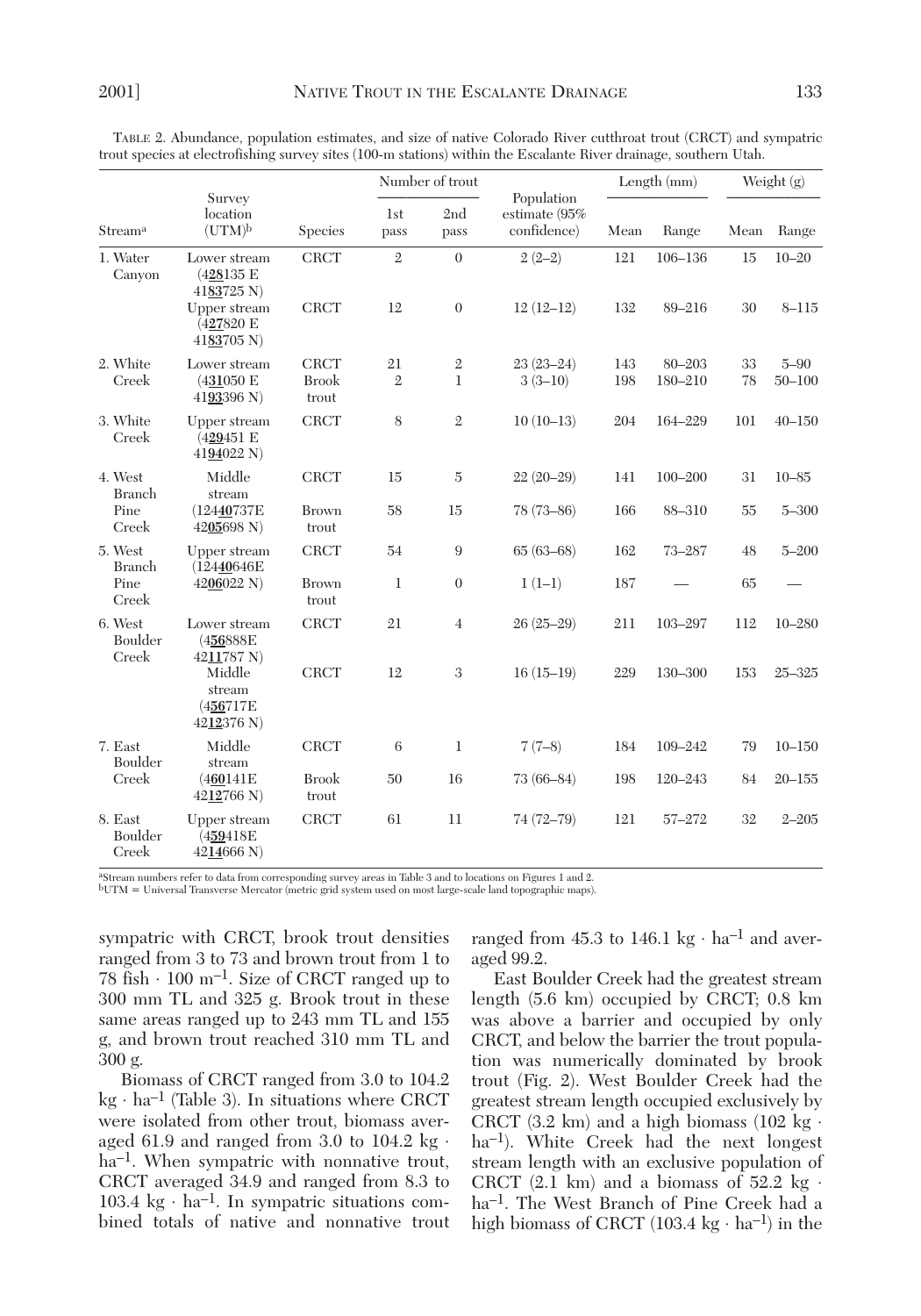| Stream <sup>a</sup>          | Survey location<br>location  | Mean stream<br>width $(m)$ | <b>Species</b>                    | Trout numbers and biomass          |                                    |                  |                     |
|------------------------------|------------------------------|----------------------------|-----------------------------------|------------------------------------|------------------------------------|------------------|---------------------|
|                              |                              |                            |                                   | Number<br>$\cdot$ km <sup>-1</sup> | Number<br>$\cdot$ ha <sup>-1</sup> | $Kg$ .<br>$km-1$ | $Kg -$<br>$ha^{-1}$ |
| 1. Water Canyon              | Lower stream<br>Upper stream | 1.0<br>1.4                 | <b>CRCT</b><br><b>CRCT</b>        | 20<br>120                          | 200<br>857                         | 0.3<br>3.6       | 3.0<br>25.7         |
| 2. White Creek               | Lower stream                 | 2.2                        | <b>CRCT</b><br><b>Brook</b> trout | 231<br>30                          | 1050<br>136                        | 7.6<br>2.3       | 34.7<br>10.6        |
| 3. White Creek               | Upper stream                 | 2.0                        | <b>CRCT</b>                       | 103                                | 517                                | 10.4             | 52.2                |
| 4. West Branch<br>Pine Creek | Middle<br>stream             | 3.4                        | <b>CRCT</b><br>Brown trout        | 220<br>778                         | 647<br>2291                        | 6.8<br>42.8      | 20.1<br>126.0       |
| 5. West Branch<br>Pine Creek | Upper stream                 | 3.0                        | <b>CRCT</b><br>Brown trout        | 646<br>10                          | 2153<br>33                         | 31.0<br>0.7      | 103.4<br>2.2        |
| 6. West Boulder<br>Creek     | Lower stream                 | 2.9                        | <b>CRCT</b>                       | 257                                | 886                                | 28.8             | 99.3                |
|                              | Middle<br>stream             | 2.3                        | <b>CRCT</b>                       | 157                                | 681                                | 23.9             | 104.2               |
| 7. East Boulder<br>Creek     | Middle<br>stream             | 6.7                        | <b>CRCT</b><br><b>Brook</b> trout | 70<br>731                          | 104<br>1090                        | 5.5<br>61.4      | 8.3<br>91.6         |
| 8. East Boulder<br>Creek     | Upper stream                 | 3.0                        | <b>CRCT</b>                       | 742                                | 2473                               | 23.7             | 79.1                |

TABLE 3. Numbers and biomass of native Colorado River cutthroat trout (CRCT) and sympatric trout species at electrofishing survey sites within the Escalante River drainage, southern Utah.

aStream numbers refer to data from corresponding survey areas in Table 2 and to locations on Figures 1 and 2.

extreme upper end, but these fish were restricted to a small area (0.4 stream km). Brown trout were sympatric with CRCT in the upper reaches of the West Branch of Pine Creek; no CRCT were found in the lower reaches. Water Canyon was the smallest stream sampled. It had a CRCT population  $(14.4 \text{ kg} \cdot \text{ha}^{-1})$  likely consisting of <50 adults in 0.7 km of stream.

In total, CRCT occupied 13.2 km of stream and was the only fish found in 6.4 km. The total linear stream distance currently occupied by CRCT represents about 10% of its estimated historic range within the Escalante River drainage (Fig. 1). Nevertheless, populations of CRCT are currently restricted to headwater tributaries. Populations of CRCT are absent from higher-order streams with correspondingly greater amounts of habitat that historically were likely occupied.

#### **DISCUSSION**

Because of its remoteness, stockings of nonnative trout in the Escalante River drainage have occurred mainly since 1950. Popov and Low (1950) reported that rainbow, brook, and brown trout were established in most major river drainages in Utah by the early 1900s but did not document any wild nonnative trout populations in the Escalante River drainage.

Although some unrecorded stockings may have occurred in the Escalante River drainage prior to 1940 and UDWR records documented several locations stocked in the 1940s, routine and repeated stockings did not occur until the 1950s.

Forty-nine lakes, ponds, and small reservoirs were stocked with nonnative trout in the Escalante River drainage (UDWR stocking records). Of these, 33 are currently stocked and 12 are connected to perennial streams. The remainder are isolated from wild trout populations. Ten of the stocked lakes are located on the Boulder Top, but there are no self-sustaining trout populations or perennial streams on the plateau. Brook, rainbow, brown, and nonnative cutthroat trout were stocked as early as the 1940s in the Escalante River drainage; brook and rainbow trout were stocked most frequently. Nonnative cutthroat trout were stocked to a lesser extent, and only limited numbers of brown trout were introduced. Nonnative cutthroat trout stocked prior to 1955 were likely from Yellowstone Lake, Wyoming (Cope 1955). After 1955 cutthroat trout were taken from Strawberry Reservoir, Utah, and were predominantly the Yellowstone subspecies but partially hybridized with CRCT and rainbow trout (Hepworth et al. 1999).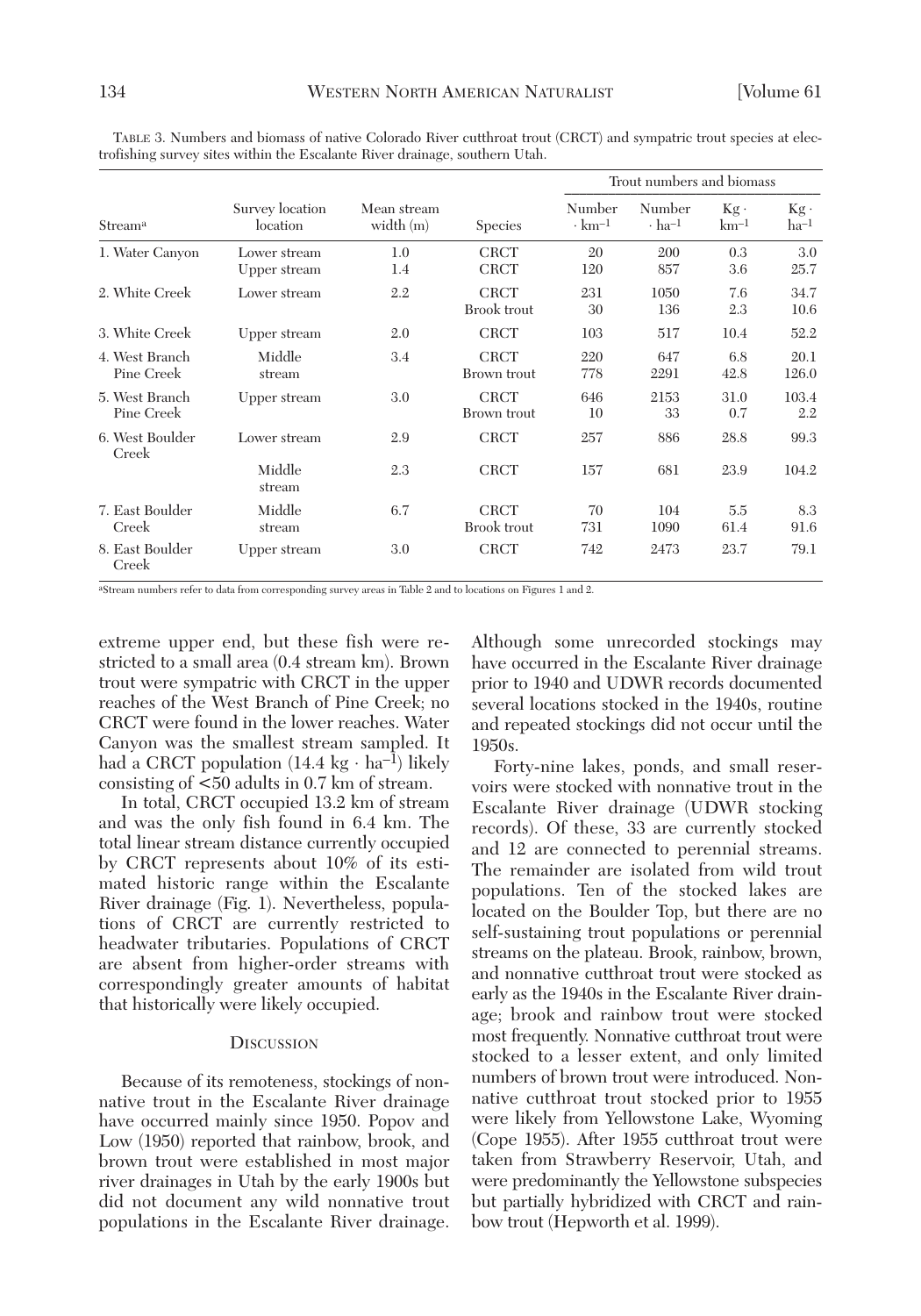

Fig. 2. Approximate stream lengths occupied by native Colorado River cutthroat trout (CRCT) and other sympatric trout species compared to biomass, Escalante River drainage, southern Utah. Footnote a (a) refers to biomass calculated as the mean from 2 survey locations. Stream numbers refer to corresponding survey data in other tables and to locations on Figure 1.

Four of 5 populations of CRCT in the Escalante River drainage are isolated from nonnative trout by physical barriers. The Water Canyon population is spatially isolated from nonnative trout by >16 km of desert washes. White Creek is a steep-gradient, 2ndorder tributary to North Creek and is isolated by barrier falls a short distance above its mouth. There are no records of nonnative trout introduced into either Water Canyon or White Creek. The upper ends of East and West Boulder Creek are isolated from nonnative trout in lakes on the Aquarius Plateau by 180- to 300 m waterfalls and intermittent outflows from the lakes. Outflows from the upper lakes seasonally flow over the rim of the plateau during spring runoff and into perennial streams containing native trout. Although downstream

migration barriers are unusual, intermittent waterfalls have functioned as barriers for nearly 50 years despite annual stocking of nonnative trout in upstream lakes. Still, such stockings should be discontinued to prevent any chance of downstream fish movements. East Boulder Creek is isolated from upstream migrations of rainbow and brook trout by a series of steep, cascading falls, protecting the upper 0.8 km of stream. The longest stream section with an isolated population of CRCT (West Boulder Creek) is protected from upstream migration of rainbow and brook trout by a hydropower diversion constructed in 1957. The first reported stocking for Boulder Creek, West Boulder Creek, and East Boulder Creek was rainbow trout in 1941. Only a single stocking report was found for West Boulder Creek, and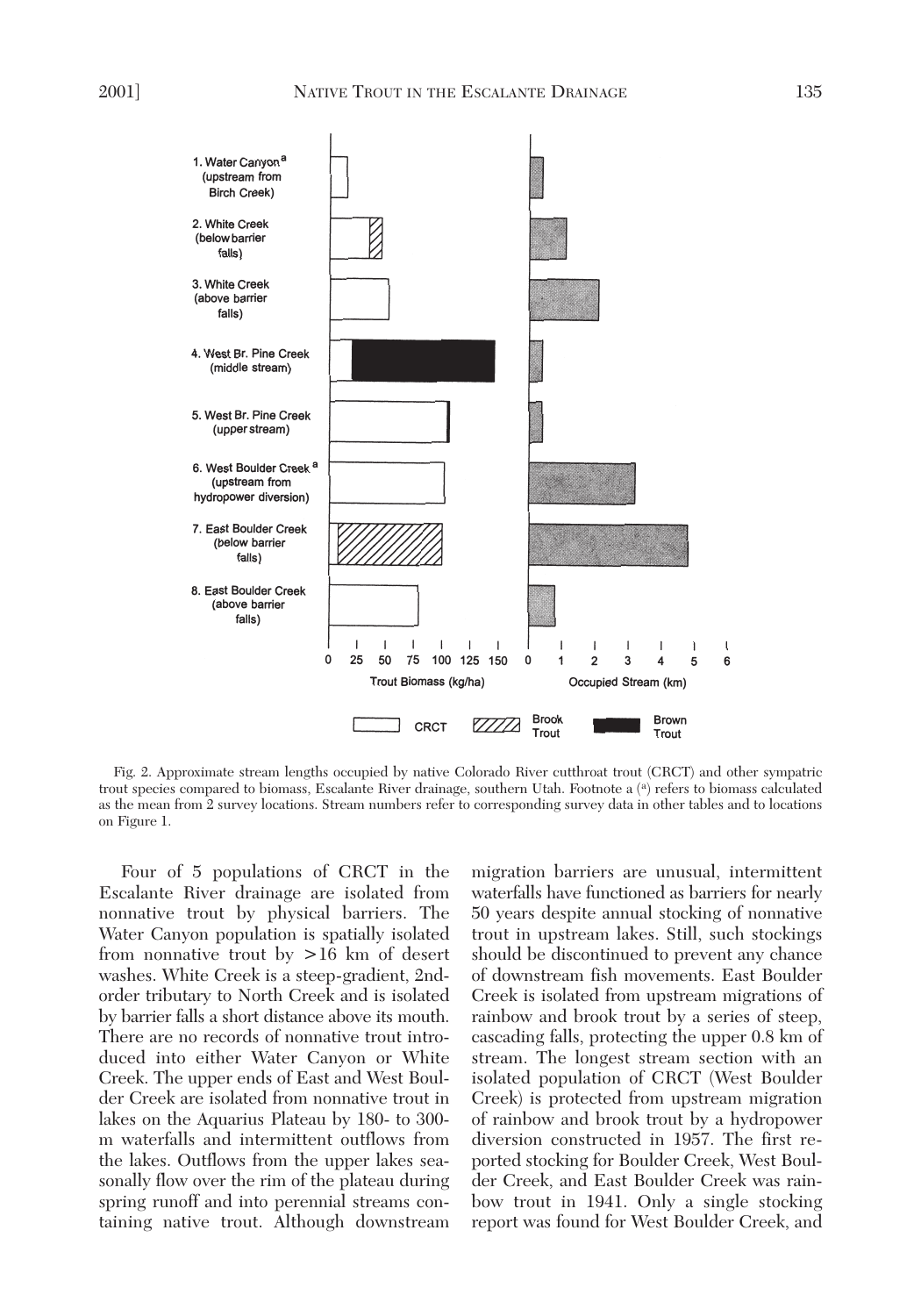a specific location where rainbow trout were released was not given. It is uncertain why nonnative trout did not gain access to the headwaters of West Boulder Creek before 1957, but low numbers of stocked trout, relatively long distances from stocked areas to the headwaters, and the possible presence of temporary barrier falls could have prevented upstream movements before the hydropower diversion was constructed. Rainbow and brook trout became established in the mid- and lower segments of Boulder Creek and displaced native cutthroat trout in these areas.

The West Branch of Pine Creek does not have a physical barrier isolating CRCT from other trout, but brown trout are the only nonnative trout currently found in the stream. Brown and brook trout do not threaten CRCT by hybridization but can competitively displace native trout (Griffith 1988, Behnke 1992). Brook trout generally replace CRCT except in higher, colder, and steeper-gradient sections of streams (DeStasto and Rahel 1994, Young 1995a). This appears to be the case in the headwaters of West Branch of Pine Creek where CRCT have presumably maintained an advantage over brown trout. According to UDWR stocking reports, brown trout were first introduced into Pine Creek in 1947 and rainbow trout in 1953. An established brown trout population may have provided a biological barrier to rainbow trout that protected CRCT in the upper West Branch of Pine Creek. No other recorded stockings occurred in Pine Creek until 1962, when an annual rainbow trout stocking program was initiated downstream from the West Branch near a U.S. Forest Service campground. Despite repeated stockings through 1983, a wild rainbow trout population never became established.

Besides Pine Creek, the only other recorded stocking of brown trout in the Escalante River drainage occurred in Calf Creek in 1967. From Calf Creek, brown trout evidently invaded the lower portions of Death Hollow, Sand, Boulder, and Deer creeks (Fig. 1), using the Escalante River for access. During extended periods of low flow and clear water, we found brown trout relatively common in upper reaches of the river, although it does not provide yearround trout habitat. Except for the upper end of Pine Creek, it does not appear that brown trout displaced native cutthroat trout at other locations. Surveys conducted by UDWR in

the 1960s and early 1970s found Calf Creek, lower Boulder Creek, and lower Deer Creek void of trout. These stream sections and Death Hollow are in narrow sandstone canyons, which have frequent flash floods and high summer water temperatures. Although brown trout have survived in these streams since at least the 1980s (UDWR survey files), such locations were unlikely historic year-round habitat for CRCT.

The Escalante River drainage provided naturally fragmented habitat for CRCT, similar to its natural distribution in the upper Colorado and Green River drainages (Behnke and Benson 1980, Behnke 1992). Warm temperatures and high sediment loads restricted CRCT use of the main rivers for much of the year but allowed limited connectivity between tributaries. Although fragmentation was increased by stocking of nonnative fishes and by habitat modification, CRCT likely occupied the Escalante River briefly, thus enabling movement among tributaries in much the same way that introduced brown trout managed to colonize multiple tributaries from the introduction into Calf Creek. Even though connectivity was limited, natural movements of CRCT among streams allowed Escalante River tributaries to function as a metapopulation (Young 1995b). Increased fragmentation, however, has increased the risk of losing isolated populations. Although it may not be feasible to reconnect all CRCT populations within the Escalante River drainage because of habitat degredation and large numbers of nonnative trout, CRCT should persist if populations can be increased within available coldwater habitat and actions taken to exclude nonnative trout from these areas.

Abundance of CRCT in Escalante River tributaries was similar to that reported from other locations. Jespersen (1981) found biomass of CRCT to range from 3.1 to 109.4 kg  $\cdot$ ha<sup>-1</sup> and average 45.1 kg  $\cdot$  ha<sup>-1</sup> in 7 Wyoming streams. Kershner et al. (1997) reported mean abundance of CRCT in 6 Utah/Wyoming streams to be 48 and 11 kg  $\cdot$  ha<sup>-1</sup> in wilderness and nonwilderness areas, respectively. In this study the mean for populations of CRCT that were isolated from nonnative trout was 61.9  $kg \cdot ha^{-1}$ , with an upper value of 104.2 kg  $\cdot$ ha<sup>-1</sup>. In comparison, 15 southern Utah streams containing native Bonneville cutthroat trout ranged from 6 to 64 kg  $\cdot$  ha<sup>-1</sup> (Hepworth et al.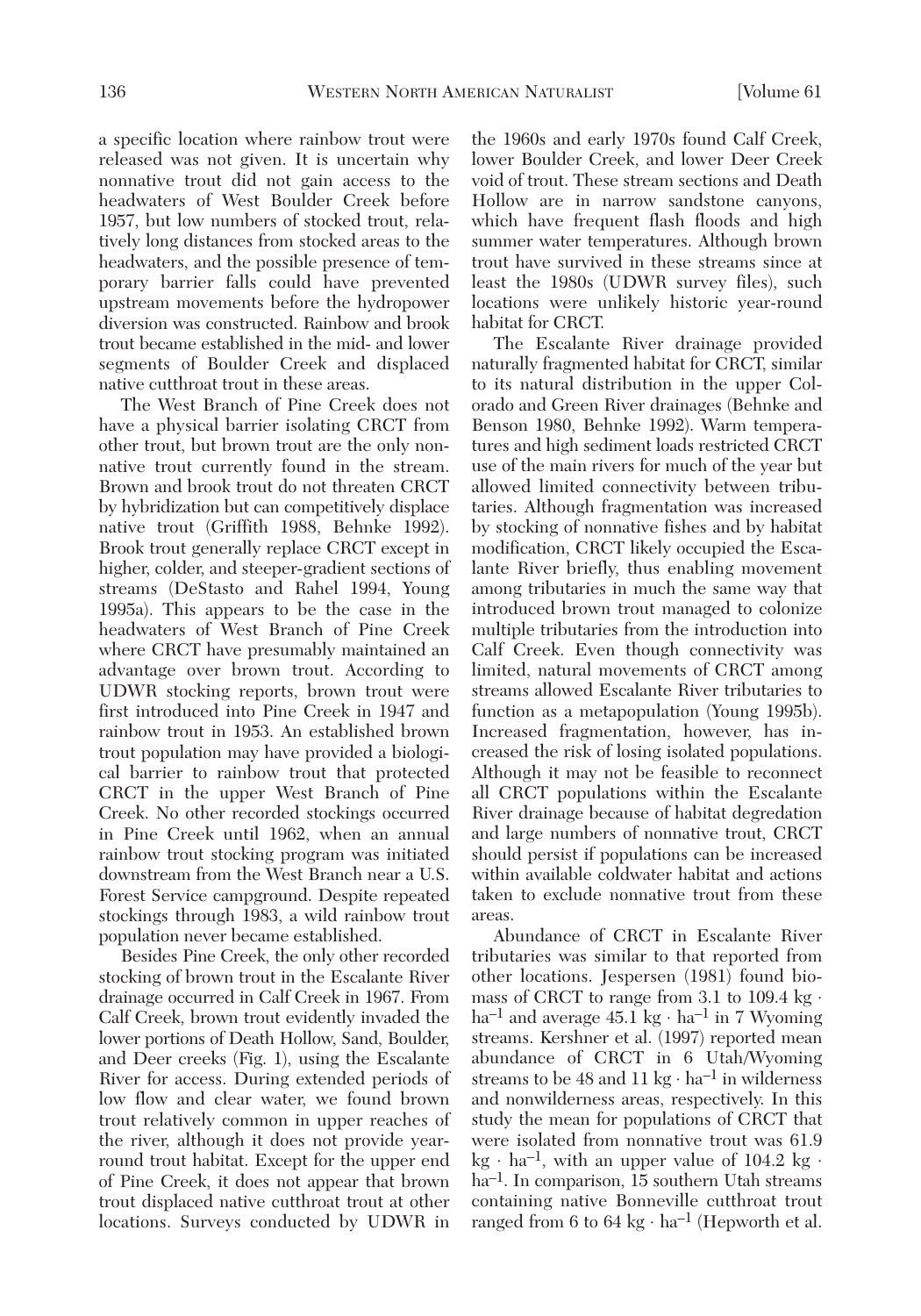1997). Nonnative trout biomass for streams in southern Utah can exceed  $300 \text{ kg} \cdot \text{ha}^{-1}$  (UDWR survey files), although Platts and McHenry (1988) reported average biomass for several trout species in small western trout streams to be  $54 \text{ kg} \cdot \text{ha}^{-1}$ .

It is possible that a few additional populations of CRCT may persist in unsampled 1stor 2nd-order tributaries in the Escalante River drainage, but no potential locations are currently known. Although only 5 remnant populations of CRCT were found in the Escalante River drainage, combined they occupy a higher percentage of historic habitat than commonly found elsewhere (Kershner et al. 1997). The discovery of CRCT populations in locations isolated from nonnative trout and in headwater areas generally without histories of nonnative stocking supports our contention that CRCT is native to this drainage. An understanding of the current abundance and distribution of CRCT in the Escalante River drainage in relation to past sport fish introductions will allow better coordination between conservation of CRCT and sport fish management. Current conservation plans include developing a wild CRCT brood stock, increasing the use of CRCT in sport fish programs, and expanding the range of wild CRCT populations by constructing fish migration barriers, removing nonnative trout from specific stream segments and lakes, and transplanting CRCT from remnant sources.

#### ACKNOWLEDGMENTS

This study was funded, in part, by the Federal Aid in Sport Fish Restoration Project F-44-R, Utah. We would like to thank the Utah Division of Wildlife Resources Aquatic Section staff for their support of this project. Thanks are also extended to Utah's interagency Colorado River Cutthroat Trout Conservation team for their impetus and direction in conservation management of native cutthroat trout. Reviews by Don Archer, Mike Hudson, and Tom Pettengill, Utah Division of Wildlife Resources, and Robert J. Behnke, Colorado State University, improved the manuscript.

## LITERATURE CITED

BEHNKE, R.J. 1992. Native trout of western North America. American Fisheries Society Monograph 6. Bethesda, MD. 275 pp.

- BEHNKE, R.J., AND D.E. BENSON. 1980. Endangered and threatened fishes of the upper Colorado River basin. Bulletin 503A, U.S. Department of the Interior, Fish and Wildlife Service, Cooperative Extension Service, Colorado State University, Fort Collins. 35 pp.
- COPE, O.B. 1955. The future of the cutthroat trout in Utah. Proceedings of the Utah Academy of Science, Arts, and Letters 32:89–93.
- DESTASTO, J., AND F.J. RAHEL. 1994. Influence of water temperature on interactions between juvenile Colorado River cutthroat trout and brook trout in a laboratory stream. Transactions of the American Fisheries Society 123:289–297.
- GRIFFITH, J.S. 1988. Review of competition between cutthroat trout and other salmonids. American Fisheries Society Symposium 4:134–140.
- HAZZARD, A.S. 1935. A preliminary study of an exceptionally productive trout water, Fish Lake, Utah. Transactions of the American Fisheries Society 65:122–128.
- HEPWORTH, D.K., C.B. CHAMBERLAIN, AND M.J. OTTEN-BACHER. 1999. Comparative sport fish performance of Bonneville cutthroat trout in three small putgrow-and-take reservoirs. North American Journal of Fisheries Management 19:774–785.
- HEPWORTH, D.K., M.J. OTTENBACHER, AND L.N. BERG. 1997. Distribution and abundance of native Bonneville cutthroat trout (*Oncorhynchus clarki utah*) in southwestern Utah. Great Basin Naturalist 57:11–20.
- HOLDEN, P.B., AND J.R. IRVINE. 1975. Ecological survey and analysis of the aquatic and riparian fauna and flora of Escalante Canyon, Utah. Contract CS12004 B034, Final Report to National Park Service and Cooperative Research Unit, Utah State University, Logan. 10 pp.
- HUDSON, M.J., AND C.J. DAVIS. 2000. Meristic analysis results for Bonneville and Colorado River cutthroat trout in the state of Utah, annual report. Publication numbr 00-34, Utah Division of Wildlife Resources, Salt Lake City. 70 pp.
- JESPERSEN, D.M. 1981. A study of the effects of water diversion on the Colorado River cutthroat trout (*Salmo clarki pleuriticus*) in the drainage of the North Fork of the Little Snake River in Wyoming. Unpublished master's thesis, University of Wyoming, Laramie. 83 pp.
- KERSHNER, J.L., C.M. BISCHOFF, AND D.L. HORAN. 1997. Population, habitat, and genetic characteristics of Colorado River cutthroat trout in wilderness and nonwilderness stream sections in the Uinta Mountains of Utah and Wyoming. North American Journal of Fisheries Management 17:1134–1143.
- MCADA, C., C. PHILLIPS, C.R. BERRY, AND R.S. WYDOWSKI. 1977. A survey of endangered, threatened, and unique fish in southeastern Utah streams within the coal planning area. Contract 77-8236, Utah Cooperative Fishery Research Unit, Logan. 246 pp.
- MUELLER, G., L. BOOBAR, R. WYDOWSKI, K. COMELLA, R. FRIDELL, AND Q. BRADWISCH. 1999. Aquatic survey of the lower Escalante River, Glen Canyon National Recreation Area, Utah, 22–26 June 1998. Open-File Report 99-101, U.S. Department of the Interior, U.S. Geological Survey, Denver, CO. 37 pp.
- PLATTS, W.S., AND M.L. MCHENRY. 1988. Density and biomass of trout and char in western streams. U.S. Forest Service General Technical Report INT-241, Intermountain Research Station, Ogden, UT. 17 pp.